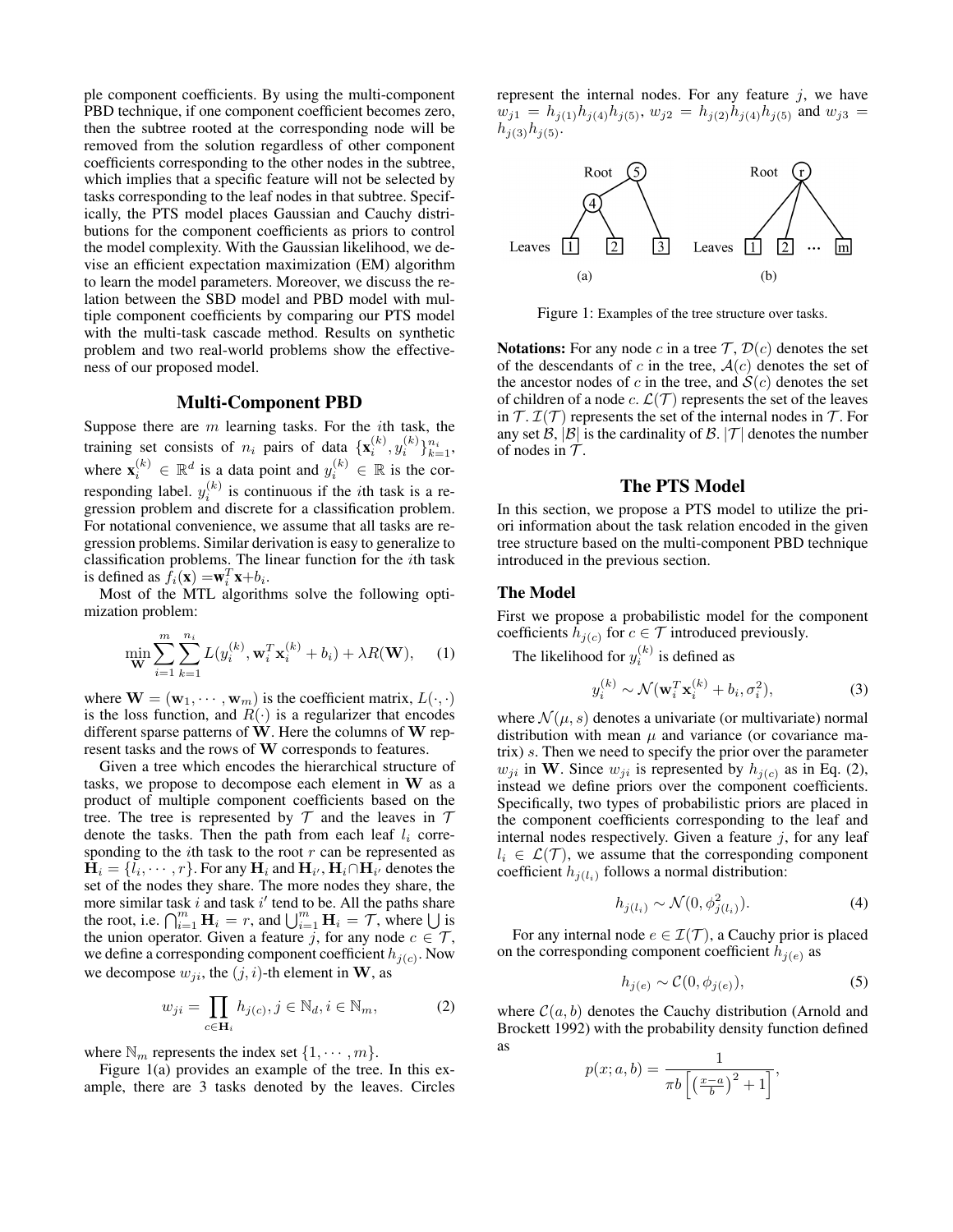where  $a$  and  $b$  are defined as the location and scale parameters. The Cauchy prior is widely used for feature learning (Carvalho, Polson, and Scott 2009; Daniel, Jose Miguel, and Pierre 2013). Moreover, in order to obtain sparse hyperparameter  $\phi_{j(l_i)}$ , we place the Jeffreys prior (Qi et al. 2004) over the  $\phi_{j(l_i)}$ :

$$
p(\phi_{j(l_i)}) \propto \frac{1}{\phi_{j(l_i)}}, \quad i = 1, ..., m.
$$
 (6)

One advantage of using the Jeffreys prior is that the prior has no hyper-parameters.

Eqs. (3)-(6) define the PTS model. In the next section, we discuss how to learn the model parameters.

#### Parameter Inference

In this section, we develop an EM algorithm (Dempster, Laird, and Rubin 1977) to learn the model parameters except  $\boldsymbol{\sigma} = (\sigma_1, \dots, \sigma_m)^T$ . In order to achieve model flexibility,  $\boldsymbol{\sigma}$ is treated as a tuning parameter and for simplicity, different  $\sigma_i$ 's are assumed to be identical, i.e.,  $\sigma_1^2 = \cdots = \sigma_m^2 = \lambda$ where  $\lambda$  is chosen via the cross validation method in our experiments. In the EM algorithm,  $\phi^{(L)} = {\{\phi_j}_{(l_i)}\}_{j \in \mathbb{N}_d, i \in \mathbb{N}_m}$ are treated as hidden variables and the model parameters are denoted by  $\Theta = {\{\mathbf{h}, \mathbf{b}, \boldsymbol{\phi}^{(E)}\}}$  where h denotes the set of all component coefficients,  $\mathbf{b} = (b_1, \dots, b_m)^T$ , and  $\phi^{(E)} = \{\phi_{j(e)}\}_{j \in \mathbb{N}_d, e \in \mathcal{I}(\mathcal{T})}$ . In the following, we give the details in the EM algorithm.

*E-step*: we construct the Q-function as

$$
Q(\mathbf{\Theta}|\mathbf{\Theta}^{(t)}) = \mathbb{E}[\ln p(\mathbf{\Theta}|\mathbf{y}, \phi)]
$$
  
= 
$$
\int p(\phi|\mathbf{y}, \mathbf{\Theta}^{(t)}) \ln p(\mathbf{\Theta}|\mathbf{y}, \phi) d\phi,
$$

where  $\phi = {\phi_{j(c)}}_{j \in \mathbb{N}_d, c \in \mathcal{T}}$  and  $\Theta^{(t)}$  denotes the estimate of  $\Theta$  in the tth iteration. By defining  $h^{(L)}$  =  ${h_{j(l_i)}}_{j \in \mathbb{N}_d, i \in \mathbb{N}_m}$  and  $\mathbf{h}^{(E)} = {h_{j(e)}}_{j \in \mathbb{N}_d, e \in \mathcal{I}(\mathcal{T})}$ , it is easy to get

$$
\ln p(\mathbf{\Theta}|\mathbf{y}, \boldsymbol{\phi})
$$
\n
$$
\propto \ln p(\mathbf{y}|\mathbf{h}, \boldsymbol{\sigma}) + \ln p(\mathbf{h}^{(E)}|\boldsymbol{\phi}^{(E)}) + \ln p(\mathbf{h}^{(L)}|\boldsymbol{\phi}^{(L)})
$$
\n
$$
\propto -\frac{1}{2\lambda} \sum_{i=1}^{m} \sum_{k=1}^{n_i} (y_i^{(k)} - \sum_{j=1}^{d} x_{ji}^{(k)} \prod_{c \in \mathbf{H}_i} h_{j(c)} - b_i)^2
$$
\n
$$
-\sum_{j=1}^{d} \sum_{e \in \mathcal{I}(\mathcal{T})} \ln \left(\frac{h_{j(e)}^2}{\phi_{j(e)}^2} + 1\right) - \sum_{j=1}^{d} \sum_{i=1}^{m} \frac{h_{j(l_i)}^2}{2\phi_{j(l_i)}^2}
$$
\n
$$
-\sum_{j=1}^{d} \sum_{e \in \mathcal{I}(\mathcal{T})} \ln \phi_{j(e)}.
$$

In addition, we have

$$
p(\phi_{j(l_i)}|\mathbf{y},\mathbf{\Theta}^{(t)}) \propto p(\phi_{j(l_i)})p(h_{j(l_i)}^{(t)}|\phi_{j(l_i)}).
$$

 $\lambda$ 

Then we compute the following expectation as

$$
\mathbb{E}[\frac{1}{2\phi_{j(l_i)}^2}|\mathbf{y},\boldsymbol{\Theta}^{(t)}] = \frac{\int_0^\infty \frac{1}{2\phi_{j(l_i)}^2} p(\phi_{j(l_i)}) p(h_{j(l_i)}^{(t)}|\phi_{j(l_i)}) d\phi_{j(l_i)}}{\int_0^\infty p(\phi_{j(l_i)}) p(h_{j(l_i)}^{(t)}|\phi_{j(l_i)}) d\phi_{j(l_i)}} = \frac{1}{[2h_{j(l_i)}^{(t)}]^2}.
$$

By defining  $\beta_{ji} = \frac{1}{\ln\left(t\right)}$  $\frac{1}{[2h_{j(l_i)}^{(t)}]^2}$ , the Q-function can be simplified as

$$
Q(\Theta|\Theta^{(t)}) = -\frac{1}{2\lambda} \sum_{i=1}^{m} \sum_{k=1}^{n_i} (y_i^{(k)} - \sum_{j=1}^{d} x_{ji}^{(k)} \prod_{c \in \mathbf{H}_i} h_{j(c)} - b_i)^2
$$

$$
-\sum_{j=1}^{d} \sum_{e \in \mathcal{I}(\mathcal{T})} \ln \left( \frac{h_{j(e)}^2}{\phi_{j(e)}^2} + 1 \right) - \sum_{j=1}^{d} \sum_{i=1}^{m} \beta_{ji} h_{j(l_i)}^2
$$

$$
-\sum_{j=1}^{d} \sum_{e \in \mathcal{I}(\mathcal{T})} \ln \phi_{j(e)}.
$$
(7)

*M-step*: we maximize Eq. (7) to update the estimates of h, b, and  $\phi^{(E)}$ . For the estimation of  $\mathbf{h}^{(E)}$  and  $\phi^{(E)}$ , we solve the following optimization problem:

$$
\min_{\mathbf{h}^{(E)}, \phi^{(E)}} J = \frac{1}{2} \sum_{i=1}^{m} \sum_{k=1}^{n_i} (y_i^{(k)} - \sum_{j=1}^{d} x_{ji}^{(k)} \prod_{c \in \mathbf{H}_i} h_{j(c)} - b_i)^2
$$
  
+  $\lambda \sum_{j=1}^{d} \sum_{e \in \mathcal{I}(\mathcal{T})} \ln \left( \frac{h_{j(e)}^2}{\phi_{j(e)}^2} + 1 \right) + \lambda \sum_{j=1}^{d} \sum_{e \in \mathcal{I}(\mathcal{T})} \ln \phi_{j(e)}.$  (8)

By setting the derivatives of J with respect to  $\phi^{(E)}$  to zero and then get

$$
\phi_{j(e)} = |h_{j(e)}|.\tag{9}
$$

By plugging the solution in Eq. (9), we can simplify problem (8) as

$$
\min_{\mathbf{h}^{(E)}} \bar{J} = \frac{1}{2} \sum_{l_i \in \mathcal{D}(e)} \sum_{k=1}^{n_i} (\bar{y}_i^{(k)} - \sum_{j=1}^d h_{j(e)} \bar{x}_{ji}^{(k)})^2 + \lambda \sum_{j=1}^d \ln|h_{j(e)}|,
$$
\n(10)

where  $e \in \mathcal{I}(\mathcal{T}), \ \bar{x}_{ji}^{(k)} = x_{ji}^{(k)} \prod_{c \in \mathbf{H}_i, c \neq e} h_{j(c)}^{(t)}$  $j(c)$ , and  $\bar{y}_i^{(k)} = y_i^{(k)} - b_i^{(t)}$ . Problem (10) is non-convex since the second term of the objective function is non-convex. To solve this problem, we use the majorization-minimization (MM) algorithm (Lange, Hunter, and Yang 2000) to solve this problem. For numerical stability, we slightly modify Eq. (10) by replacing the second term with  $\sum_{j=1}^d \ln(|h_{j(e)}|+\alpha)$ where  $\alpha$  is a tuning parameter. We denote the solution obtained in the t'th iteration in the MM algorithm as  $h_{i(e)}^{(t')}$  $\frac{\left(\iota\right)}{j(e)}$ . Then, in the  $(t' + 1)$ th iteration, due to the concavity property of the logarithm function  $ln(·)$ , we have

$$
\sum_{j=1}^d \ln(|h_{j(e)}|+\alpha) \leq \sum_{j=1}^d \left[ \ln(|h_{j(e)}^{(t')}|+\alpha) + \frac{|h_{j(e)}| - |h_{j(e)}^{(t')}|}{|h_{j(e)}^{(t')}|+\alpha} \right].
$$

Thus, in the  $(t' + 1)$ th iteration of the MM algorithm, we only need to solve a weighted  $\ell_1$  minimization problem (Candes, Wakin, and Boyd 2008; Wipf and Nagarajan 2010):

$$
\frac{1}{2} \sum_{l_i \in \mathcal{D}(e)} \sum_{k=1}^{n_i} (\bar{y}_i^{(k)} - \sum_{j=1}^d h_{j(e)} \bar{x}_{ji}^{(k)})^2 + \lambda \sum_{j=1}^d \frac{|h_{j(e)}|}{|h_{j(e)}^{(t')}| + \alpha}.
$$
\n(11)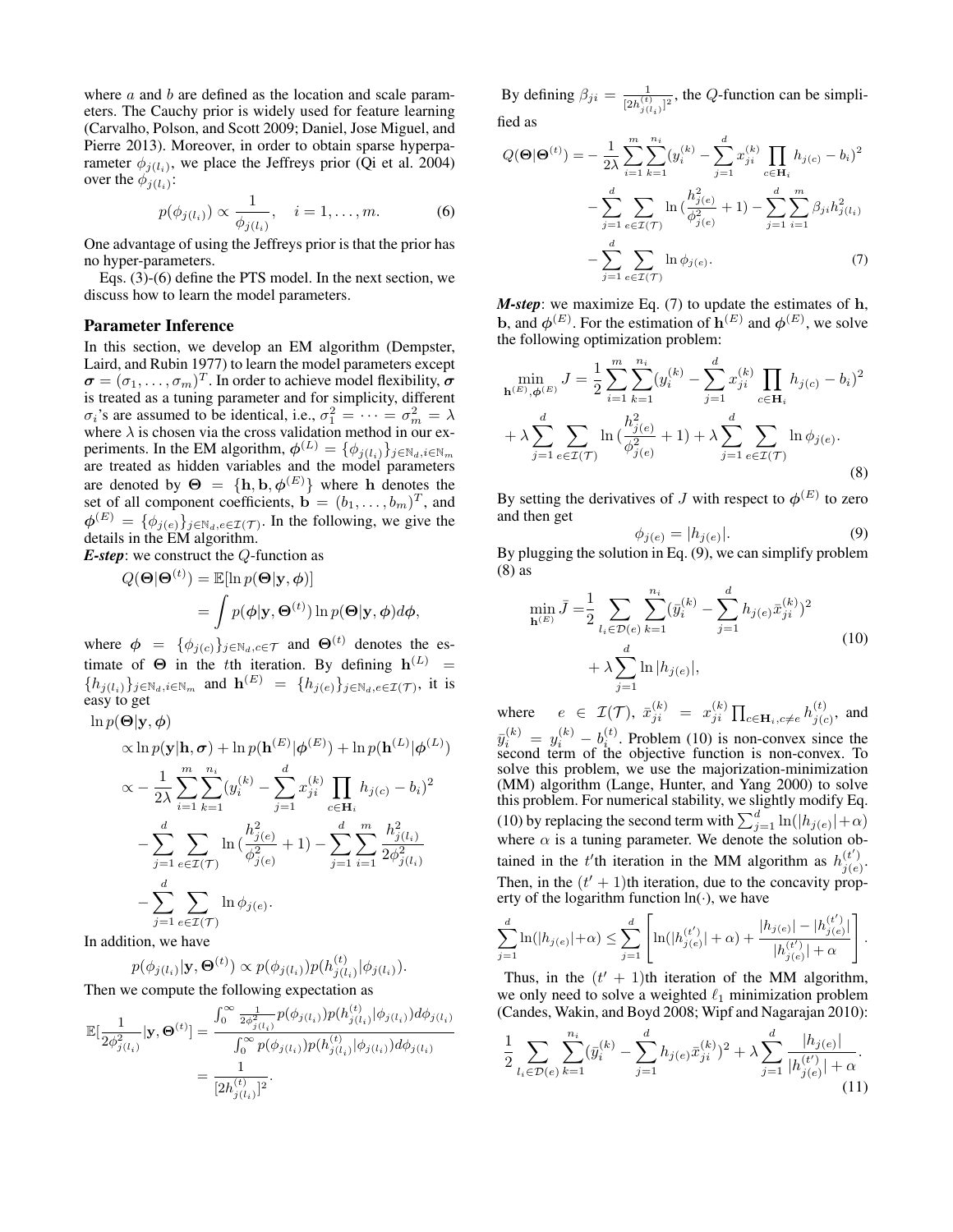Problem (11) can be solved efficiently by some mature Lasso-style solvers. Moreover, according to (Lange, Hunter, and Yang 2000), the MM algorithm is guaranteed to converge to a local optimum.

For the estimation of  $h^{(L)}$ , we need to solve m weighted ridge regression problems with each one formulated as

$$
\min_{\mathbf{h}^{(L)}} \tilde{J} = \frac{1}{2} \sum_{k=1}^{n_i} (\bar{y}_i^{(k)} - \sum_{j=1}^d h_{j(l_i)} \tilde{x}_{ji}^{(k)})^2 + \lambda \sum_{j=1}^d \beta_{ji} h_{j(l_i)}^2,
$$
\n(12)

where  $i \in \mathbb{N}_m$  and  $\tilde{x}_{ji}^{(k)} = x_{ji}^{(k)} \prod_{c \in \mathcal{A}(l_i)} h_{j(c)}^{(t)}$  $j(c)$ . Problem (12) has an analytical solution as

$$
h_{j(l_i)} = (\tilde{\mathbf{X}}_i^T \tilde{\mathbf{X}}_i + \mathbf{D}_i)^{-1} \tilde{\mathbf{X}}_i^T \bar{\mathbf{y}}_i,
$$

where  $\tilde{\mathbf{X}}_i = (\tilde{\mathbf{x}}_i^{(1)}, \cdots, \tilde{\mathbf{x}}_i^{(n_i)})^T$ ,  $\bar{\mathbf{y}}_i = (\bar{y}_i^{(1)}, \cdots, \bar{y}_i^{(n_i)})^T$ , and  $\mathbf{D}_i$  is a  $d \times d$  diagonal matrix with  $\lambda \beta_{ji}$  as the *j*th diagonal element.

For the estimation of b, we set the derivative of  $Q(\Theta|\Theta^{(t)})$  with respect to b to zero and get the solution of  $b_i^{(t+1)}$  as

$$
b_i^{(t+1)} = \frac{1}{n_i} \sum_{k=1}^{n_i} (y_i^{(k)} - \sum_{j=1}^d x_{ji}^{(k)} \prod_{c \in \mathbf{H}_i} h_{j(c)}).
$$

Note that the Cauchy prior used in the internal nodes is to make the solution sparse as shown in Lasso-style problem (11). For the leaf nodes, the normal prior is used to get nonsparse solutions as shown in problems (12), since there is no need for sparsity.

# Comparison between the Multi-Component SBD and PBD Techniques

In this section, we discuss the relation between the multicomponent SBD and PBD techniques utilized in MTL. For the SBD model, we take the multi-task cascade model in (Zweig and Weinshall 2013) as a representative model. For the PBD model with multiple component coefficients, to the best of our knowledge, our PTS method is the first one.

We first compare the model complexity. For the multicomponent SBD model, component coefficients have the same size as the model coefficients due to the sum operator. As in the multi-task cascade model, the model involves Ldm parameters, where  $L \geq 2$  is the number of the predefined cascade. For the multi-component PBD model as introduced in this paper, there are only  $d|\mathcal{T}|$  parameters, where  $|T| = m + |\mathcal{I}(T)| \ll Lm$ . So the complexity of multicomponent PBD models is lower than that of the multicomponent SBD counterparts in terms of the model parameters.

Next, we examine the sparsity property. For the multicomponent SBD model, each model coefficient  $w_{ji}$  equals 0 if and only if all of its component coefficients are 0 or the sum of the component coefficients is 0. In contrast, in the multi-component PBD model, when any one of its component coefficient equals 0,  $w_{ii}$  will become 0. From this point of view, the multi-component PBD model is more likely to learn sparse solutions.

# Related Work

Besides the existing SDB and PBD models, the tree-guided group Lasso (TGGL) in (Kim and Xing 2010) addresses a similar problem for multi-output regression where the structure among outputs is encoded in a tree as a priori information. The TGGL method is formulated as a group lasso with the groups induced by the tree structure but the coefficient decomposition technique is not utilized in that model. In TGGL, the sparsity pattern is induced by the groups defined in the tree structure, which differs from the tree sparsity in our method. In addition, the formulation of TGGL is only for the multi-output case and not easy to extend to the general multi-task setting. Some hierarchical MTL models (Daumé III 2009; Görnitz et al. 2011) are proposed to exploit the hierarchical relations between tasks. However, those methods are not for sparse learning and so their objectives are different from this work.

### Experiments

In this section, we conduct empirical experiments on both synthetic and real-world problems to study the proposed PTS method. Baselines used for comparison include the multi-task feature learning (MTFL) model (Liu, Ji, and Ye 2009), the dirty model (DM) (Jalali et al. 2010), the multilevel Lasso (MLL) model (Lozano and Swirszcz 2012), the tree-guided group Lasso (TGGL) model (Kim and Xing 2010), and the multi-task cascade (Cascade) model (Zweig and Weinshall 2013).

## Synthetic Data

We first evaluate the proposed method on synthetic data. We simulate a multi-task regression problem with  $m = 8$  tasks and  $d = 30$  features. We assume all the learning tasks share the same data matrix **X**, where **X** is a  $n \times d$  matrix with  $n = 100$  samples. Each column of **X** is generated from a normal distribution  $\mathcal{N}(\mathbf{0}, \mathbf{I}_n)$  where **0** denotes a zero vector or matrix with appropriate size and  $\mathbf{I}_n$  is an  $n \times n$  identity matrix. To simulate the tree sparsity pattern in the solutions, we generate W according to Figure 2(b) where the dark elements denote non-zero coefficients and the white ones are zero. In Figure 2(b), the columns correspond to the tasks and the rows represent the features. Moreover, the corresponding tree structure is plotted in Figure 2(a). Figures 2(c)-2(h) give the sparse patterns in W with respect to different features. The dark nodes in the trees represent the non-zero component coefficients in Eq. (2). All non-zero elements in W are set to 0.8. The label matrix Y is generated as  $Y = XW + \epsilon$ , where  $\epsilon$  is a noise matrix with each column generated from  $\mathcal{N}(\mathbf{0}, \sigma^2 \mathbf{I}_n).$ 

We use the mean square error (MSE) to measure the performance of the estimation on W, which is defined as

$$
\text{MSE}(\mathbf{W}) = \frac{\sum_{i=1}^{m} (\mathbf{w}_i - \mathbf{w}_i^*)^T \mathbf{X}^T \mathbf{X} (\mathbf{w}_i - \mathbf{w}_i^*)}{mn},
$$

where  $\mathbf{W}^* = (\mathbf{w}_1^*, \cdots, \mathbf{w}_m^*)$  is the ground truth in Figure 2(b). We also use two additional metrics to measure the performance of sparsity recovery: the number of zero coefficients that are estimated to be nonzero (i.e.,  $\#(Z \to NZ)$ )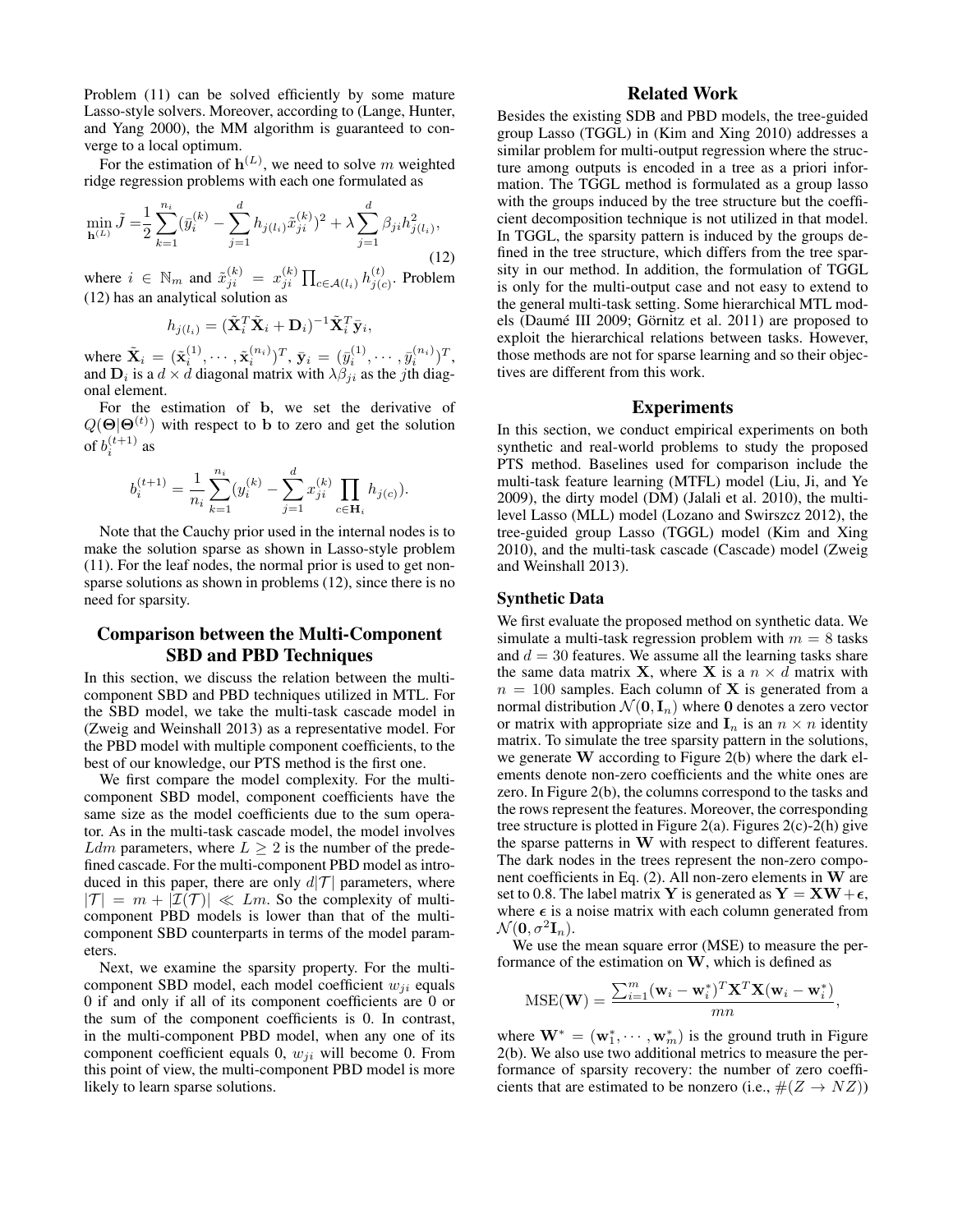

Figure 2: Illustrations in synthetic data. (a) Tree used to simulate  $W$ ; (b) The simulated  $W$ ; (c)-(h) Sparse patterns for different features.

Table 1: The performance of various methods over 30 simulations on the synthetic data in terms of mean $\pm$ standard deviation.

|              |                        | MTFL.              | DМ               | MLL.             | TGGL             | Cascade          | <b>PTS</b>       |
|--------------|------------------------|--------------------|------------------|------------------|------------------|------------------|------------------|
| $\sigma = 2$ | <b>MSE</b>             | $1.728 + 0.156$    | 1.727+0.156      | $1.632 + 0.158$  | $1.448 + 0.188$  | $1.431 + 0.137$  | $1.374 + 0.161$  |
|              | $\#(Z \to NZ)$         | $51.333 \pm 5.365$ | $51.367 + 5.549$ | $37.533 + 7.655$ | $49.467 + 5.770$ | $51.033 + 5.014$ | $43.100 + 7.801$ |
|              | $\#(NZ \rightarrow Z)$ | $0.000 + 0.000$    | $0.000 + 0.000$  | $0.200 + 0.407$  | $0.000 + 0.000$  | $0.000 + 0.000$  | $0.000 + 0.000$  |
| $\sigma = 3$ | <b>MSE</b>             | $3.814 + 0.429$    | $3.804 + 0.442$  | $3.669 + 0.422$  | $2.850 + 0.307$  | $2.815 + 0.412$  | $2.758 + 0.322$  |
|              | $\#(Z \to NZ)$         | $50.633 \pm 4.530$ | $50.833 + 4.488$ | $40.500 + 7.807$ | $48.600 + 5.203$ | $50.500 + 4.687$ | $41.467 + 4.273$ |
|              | $\#(NZ \rightarrow Z)$ | $0.000 + 0.000$    | $0.000 + 0.000$  | $2.300 + 2.103$  | $0.000 + 0.000$  | $0.000 + 0.000$  | $0.000 + 0.000$  |

and the number of nonzero coefficients that are estimated to be zero (i.e.,  $\#(NZ \rightarrow Z)$ ).

We generate  $n$  samples for training as well as  $n$  samples for testing. The tuning parameters in all models are selected via another validation set with  $n$  samples. Table 1 shows the performance of all the methods over 30 simulations. As indicated in Table 1, PTS outperforms all the other methods in terms of MSE. All the methods have nice  $(\#(NZ \rightarrow Z))$ , while the MLL method misidentifies some non-zero coefficients to be zero. Moreover, both the MLL and PTS models have lower  $(\#(Z \to NZ))$  than the other methods, implying that the PBD models are more likely to obtain sparse solutions. Figure 3 shows the W's learned by different methods on the synthetic data when  $\sigma = 2$ . The black area denotes non-zero coefficients, while the white one corresponds to zero coefficients. Again the PBD models, i.e., the MLL and PTS models, show better recovery of the sparse pattern compared with other methods.

### Microarray Data

In this experiment, we report results on microarray data (Wille et al.  $2004$ ).<sup>1</sup> The data is a gene expression dataset with microarray data related to isoprenoid biosynthesis in plant organism. All the learning tasks are regression problems which aim to find the cross-talks from the expression levels of 21 genes in the mevalonate pathway (data features)



Figure 3: W learned from various methods in synthetic data when  $\sigma = 2$ . (a) MTFL; (b) DM; (c) MLL; (d) TGGL; (e) Cascade; (f) PTS.

to the expression levels of 18 genes in the plastidial pathway (labels). There are 118 samples. We perform 10 random splits, each of which uses 60%, 20% and 20% samples for training, testing and validation separately. All the variables are log transformed and standardized to zero mean and unit variance. Since there is no tree structure about the task relation, in the first setting we utilize the two-level tree in Figure 1(b) as the priori information. Moreover, we run a hierarchical clustering algorithm similar to (Kim and Xing 2010) on the labels of all tasks to get a tree as the second setting. The tree learned from the hierarchical clustering algorithm is shown in Figure 4, where the leaves denote the tasks (i.e., the genes).

Table 2 gives the average MSE. Except the TGGL and

<sup>1</sup> http://www.ncbi.nlm.nih.gov/pmc/articles/PMC545783/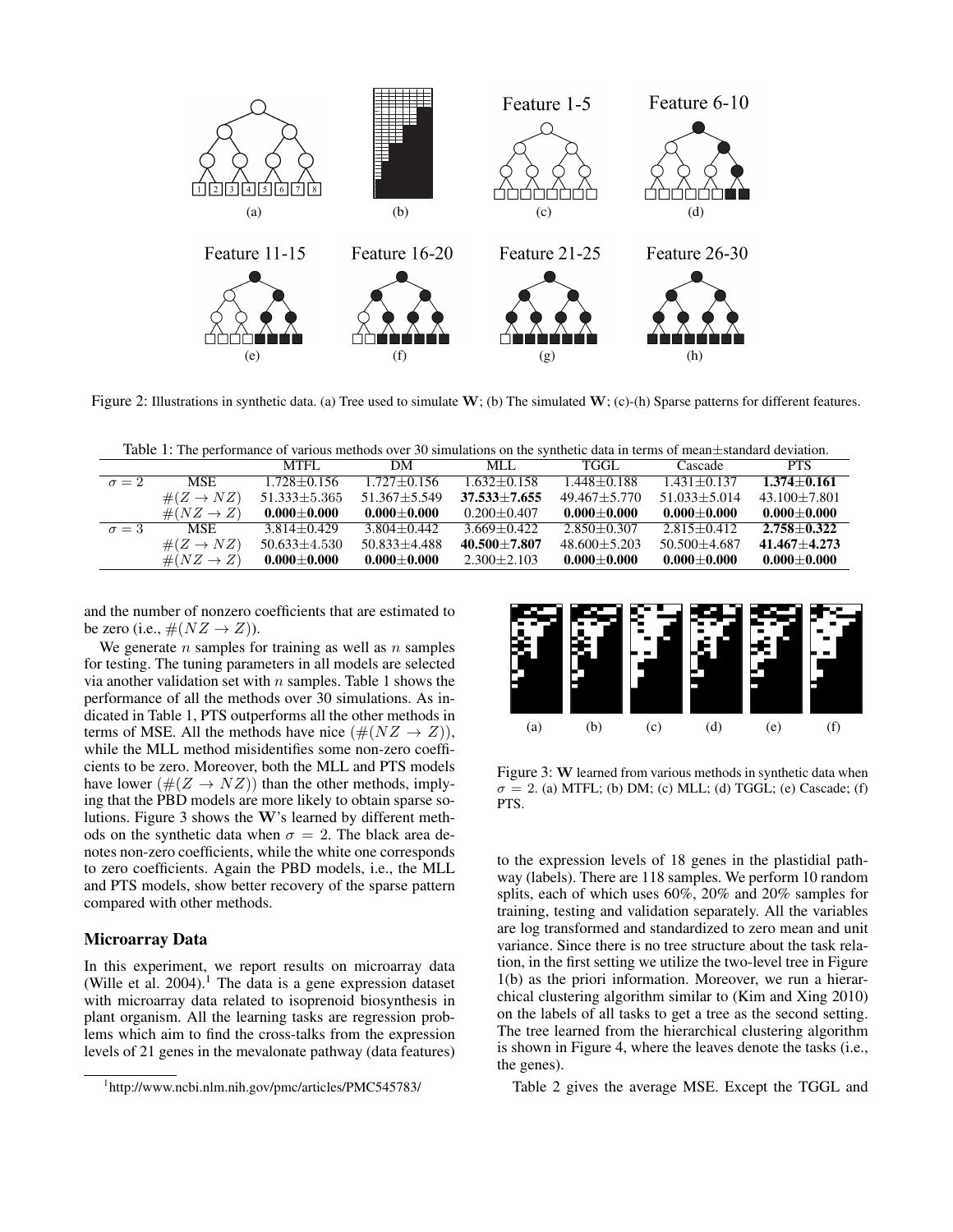

Figure 4: The tree learned from the hierarchical clustering algorithm in the microarray Data.

Table 2: Average MSE of various methods over 10 random splits on the microarray data.

| Methods    | Two-level tree      | Clustering based tree |
|------------|---------------------|-----------------------|
| MTFL       | $0.6342 + 0.0913$   | $0.6342 + 0.0913$     |
| DМ         | $0.6141 \pm 0.1104$ | $0.6141 \pm 0.1104$   |
| MLL        | $0.6118 \pm 0.0908$ | $0.6118 \pm 0.0908$   |
| TGGL       | $0.6139 + 0.0867$   | $0.6220 + 0.0941$     |
| Cascade    | $0.6112 \pm 0.0826$ | $0.6112 \pm 0.0826$   |
| <b>PTS</b> | $0.6091 \pm 0.0804$ | $0.5986 \pm 0.0885$   |

PTS methods, the other models cannot utilize the given tree structure and thus have the same results in both settings. In the first setting, the DM, MLL, TGGL, Cascade and PTS models are comparable with each other, and all of them outperform the MTFL model under the significance t-test with 95% confidence. In the second setting, the performance of the PTS mthod has some improvement compared with the first setting, and is better than that of the other methods, implying that the tree structure brings useful information about the task relation for the PTS method. However, the predication error of the TGGL method which also utilizes the tree structure increases after incorporating the priori information. One reason is that the TGGL and PTS models utilize the tree structure in different ways. The TGGL model imposes a group Lasso regularizer for all the regression coefficients in a subtree rooted at each internal node. In the PTS model, the component coefficient for an internal node only determines whether the subtree rooted at this node should be removed from the solution or not. If not, the sparse pattern can be further determined by its descendants. Thus, the PTS model is more flexible than the TGGL model by using the multi-component PBD technique.

#### Cifar-100

In this problem, we test the performance of various methods on the Cifar-100 dataset.<sup>2</sup> This dataset consists of 50000 color images belonging to 100 classes, with 500 images per class. The 100 classes are further grouped into 20 superclasses, from which we could obtain a tree structure over the classes as a priori information. We test the data in both multi-task and multi-class settings. For the multi-task setting we consider the 100 1-vs-rest classification tasks. For each binary classification task, we use all 500 images of each

Table 3: Average accuracy of various methods over 5 random splits on the Cifar-100 data under different settings.

| Methods     | Multi-Task       | Multi-Class      |  |  |  |
|-------------|------------------|------------------|--|--|--|
| <b>MTFL</b> | $64.45 + 0.56$   | $14.18 + 0.46$   |  |  |  |
| DM          | $67.31 + 0.63$   | $14.48 + 0.42$   |  |  |  |
| MLL         | $67.74 \pm 0.94$ | $15.48 \pm 0.41$ |  |  |  |
| <b>TGGL</b> | $67.80 + 0.56$   |                  |  |  |  |
| Cascade     | $68.94 \pm 0.62$ | $16.10 \pm 0.45$ |  |  |  |
| <b>PTS</b>  | $70.22 + 0.52$   | $16.22 \pm 0.53$ |  |  |  |

class as the positive set, and 5 examples from each class in the rest of classes as the negative set. We randomly split the data with 60%, 20% and 20% samples for training, testing and validation separately. For the multi-class setting, we just formulate it as multi-class classification problem which can be viewed a special case of the multi-task setting with all tasks sharing the same training data.

The average results over 5 random splits are reported in Table 3. Since the TGGL model is only designed for the multi-output problem as introduced previously, we only report its result in the 1-vs-rest setting. As shown in Table 3, our PTS model has the best classification accuracy in both multi-task and multi-class settings.

## Conclusion and Future Work

In this paper, we proposed a probabilistic tree sparsity model in which the sparsity is induced from a product decomposition of the model coefficients into multiple component coefficients. By using Gaussian and Cauchy distributions as the priors on the component coefficients, we developed an efficient EM algorithm to learn the model coefficients. Experimental results on synthetic data and two real-world datasets demonstrate the usefulness of the proposed method.

As one future direction, we will focus on alleviating the assumption that the tree structure over the tasks should be given as a priori information. We are interested in the utilization of some Bayesian models, e.g. Dirichlet process, to identify the tree structure automatically from data. We are also interested in the comparison between the proposed model and some other sparse feature learning methods, e.g. the sparse coding method (Goodfellow, Courville, and Bengio 2012).

#### Acknowledgement

This work is supported by the National High Technology Research and Development Program of China (No. 2014AA015103), the National Science and Technology Support Plan (No. 2014BAG01B02), Natural Science Foundations of China (No. 61305071), and HKBU FRG2/13- 14/039.

#### References

Argyriou, A.; Evgeniou, T.; and Pontil, M. 2008. Convex multi-task feature learning. *Machine Learning* 73(3).

Arnold, B. C., and Brockett, P. L. 1992. On distributions whose component ratios are cauchy. *The American Statistician* 46(1):25–26.

<sup>2</sup> http://www.cs.toronto.edu/∼kriz/cifar.html